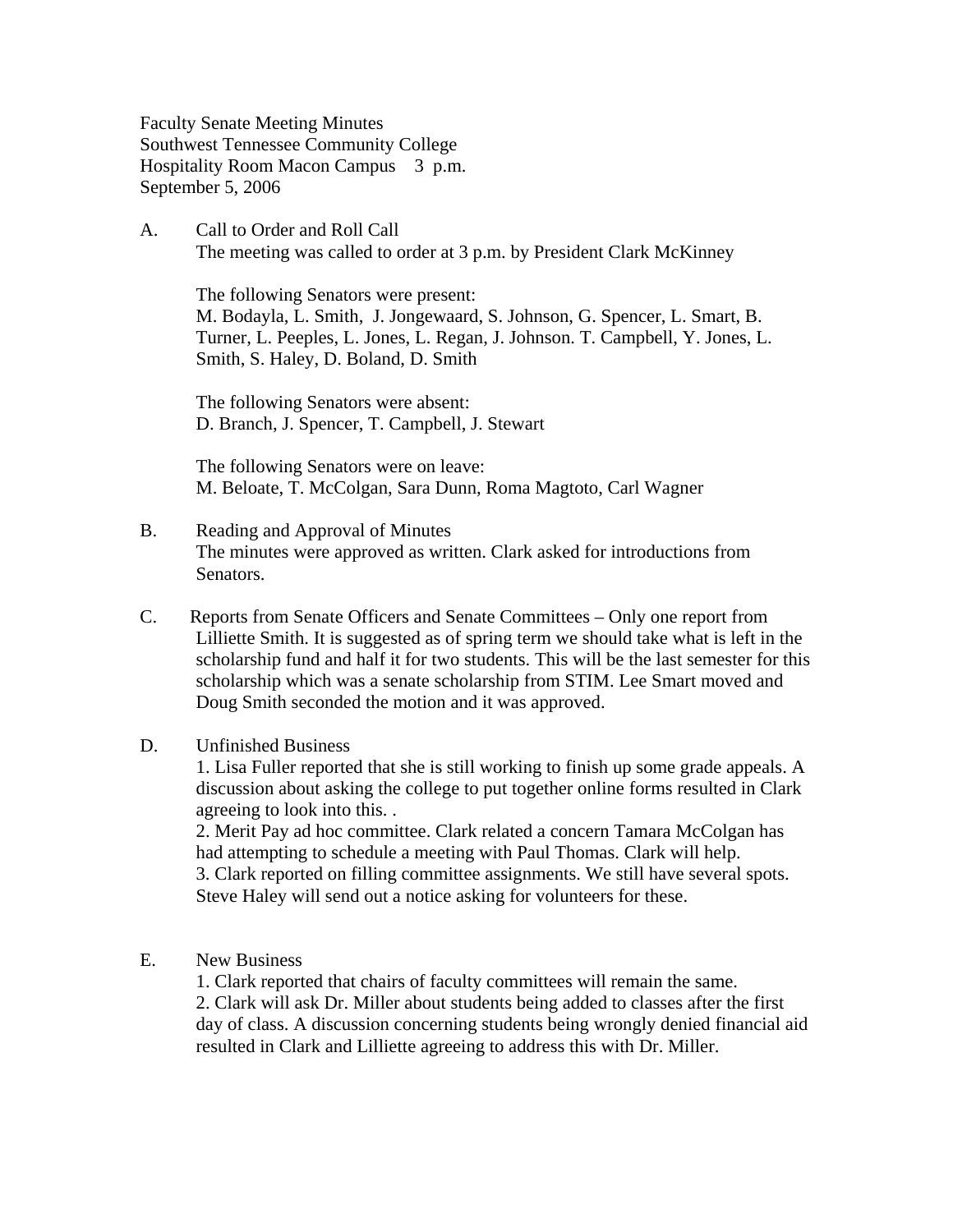3. Doug Smith raised the issue of parking on the Macon Campus given the new construction problems in the future. Clark will raise this issue with Campus Police.

4. Steve Haley raised the issue of a common calendar and attempting to coincide our Spring break with that of the public schools. Lilliette suggested we determine what the faculty wants before raising the issue with administration. Clark will ask the calendar committee to clarify our position.

5. Clark will ask Dr. Miller about our late graduation date

6. Yvonne Jones reported that the faculty awards committee will conduct a survey of faculty concerning desired changes for this next year.

F. Adjournment

The meeting was adjourned 4 p.m.

\*Senate Sharepoint Web Site: http://internal.southwest.tn.edu/fac-senate/

2006-2007 Senate President: Clark McKinney cmckinney 4574 \_\_\_\_\_ Division Senators: Division Senators of Liberal Studies and Education - Five Seats. Roll (Developmental Studies, Education, Fine Arts/Language and Literature, Social and Behavioral Science/Criminal Justice) Mary Ann Bodayla (1yr) mbodayla Social Behav. Sci./Crim. Just. 5197\_\_\_\_\_\_\_ Doug Branch (1yr) dbranch Fine Arts/Lang. and Lit. 4483 Lilliette Smith (1yr) ljsmith Social Behav. Sci./Crim. Just. 4125<br>Jim Jongewaard (2yrs) ijongewaard Education 5833 Jim Jongewaard (2yrs) jiongewaard Education Stacey Johnson (2yrs) smjohnson4 Fine Arts/Lang. and Lit. 4602\_

| Division Senators of Business, Career Studies and Technology - Five Seats.       |                                 |      |  |  |  |  |  |
|----------------------------------------------------------------------------------|---------------------------------|------|--|--|--|--|--|
| (Accountacy/Office Adm./Career Studies, Business Adm. and Paralegal Studies,     |                                 |      |  |  |  |  |  |
| Information Tech/Graphic Arts, Engineering Tech., Industrial and Environ. Tech.) |                                 |      |  |  |  |  |  |
| Jerry Redmond (1yr) jredmond                                                     | Information Tech., Graph. Arts. | 4410 |  |  |  |  |  |
| Gary Spencer (1yr) gspencer                                                      | Engineering Tech.               | 4404 |  |  |  |  |  |
| Jeffrey Steward (1yr) jstewart                                                   | Indus & Environ Technologies    | 4665 |  |  |  |  |  |
| Michelle Gietz (2yrs) mgietz Business Administration                             |                                 | 5490 |  |  |  |  |  |
| Lee Smart (2yrs)                                                                 | Ismart Accountancy/ Office Adm. | 5076 |  |  |  |  |  |

Division Senators of Math, Natural Sciences, & Health Sciences - Four Seats. (Nursing, Mathematics, Natural Sciences, Allied Health) Bill Turner (1yr) wturner Mathematics 6023 Doug Smith (2yrs) dsmith Natural Sciences 4128\_\_\_\_\_\_\_